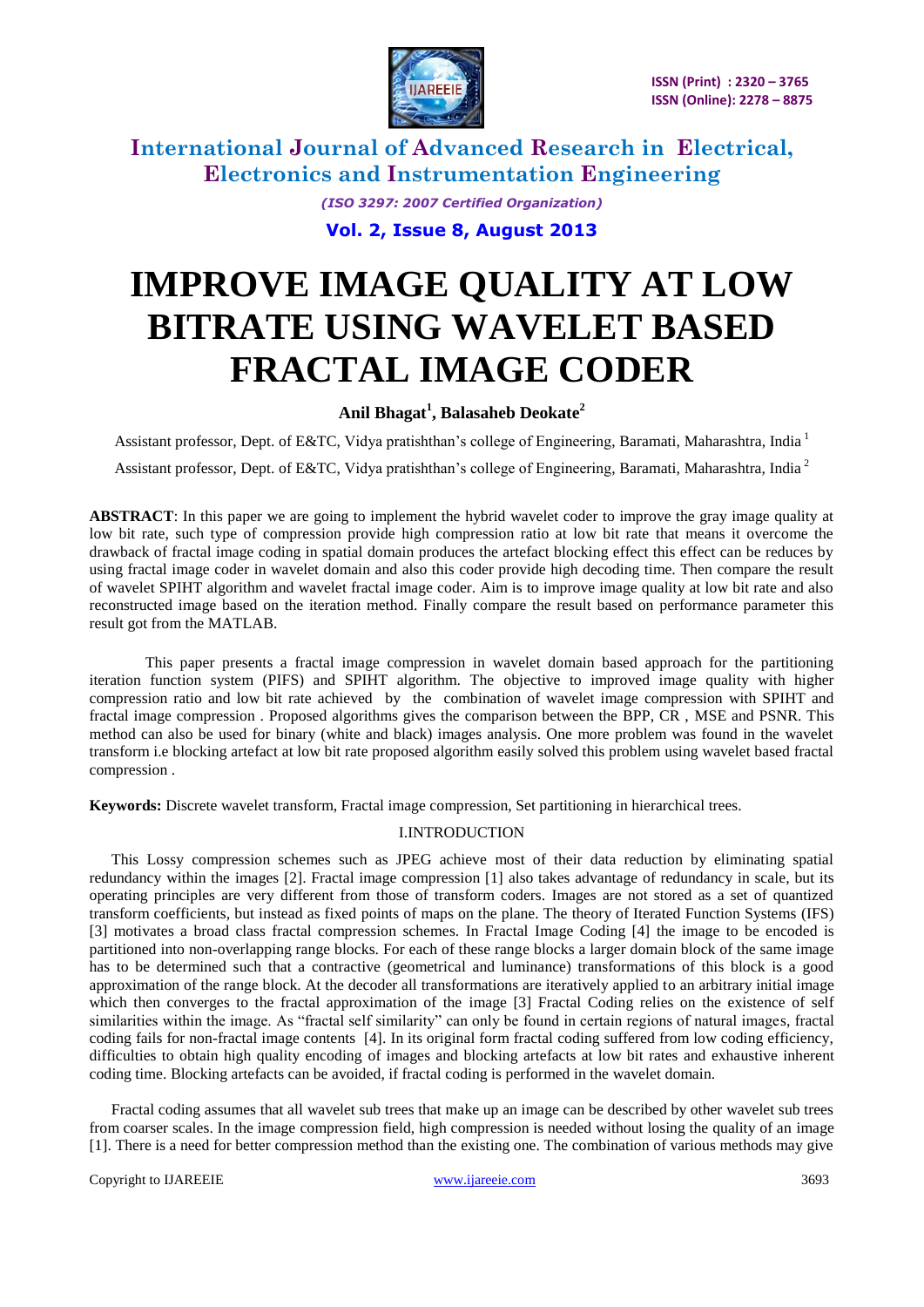

# *(ISO 3297: 2007 Certified Organization)*

## **Vol. 2, Issue 8, August 2013**

better results. So, in this work the Non Iteration Fractal Image Compression method called WFC and modified SPIHT (Said and Pearlman, 1996) are combined to produce a new method. WFC is also giving a better image quality and good compression ratio and also it is faster. Combining both methods will surely give better image quality and compression ratio than the pure iteration free image compression method and SPIHT. Fractal and wavelet algorithms offer significant side benefits beyond high compression ratios. One feature of progressive transformation cuts decompression time for lower-resolution image. Fractal and wavelet methods are also resolution-independent, enabling the same encoded file to be viewed at multiple resolutions . A means of exploiting the similarities between the wavelet and fractal transforms has been suggested. This method centers on coding the image by the fractal transform normally in mapping a domain block onto a range block in the spatial domain that frequency information at one level of the wavelet decomposition would correspond well with the frequency information of the range block at the previous level of decomposition, assuming dyadic fractal contractions . An improved coding efficiency is achieved compared to conventional fractal coders.The number of bits required for storing gray scale offset and contraction, spatial offset, the maximum and minimum size of range blocks and the acceptable error tolerance in comparison of domain blocks and range blocks are the different parameters, which are used to vary the compression ratios of the fractal coder.

### II. FRACTAL IMAGE COMPRESSION

### *A. Basics of fractal*

The image compression scheme describe later can be said to be fractal in several senses. The scheme will encode an image as a collection of transforms that are very similar to the copy machine metaphor. Just as the fern has detail at every scale, so does the image reconstructed from the transforms. The decoded image has no natural size, it can be decoded at any size. The extra detail needed for decoding at larger sizes is generated automatically by the encoding transforms. One may wonder if this detail is "real"; we could decode an image of a person increasing the size with each iteration, and eventually see skin cells or perhaps atoms. The answer is, of course, no. The detail is not at all related to the actual detail present when the image was digitized; it is just the product of the encoding transforms which originally only encoded the large-scale features. However, in some cases the detail is realistic at low magnifications, and this can be useful in Security and Medical Imaging applications.

#### *B. Iteration function system*

Iterated Function Systems set the foundation for Fractal Image Compression. The basic idea of an Iterated Function System is to create a finite set of contraction mappings, written as affine transformations, based on what image one desires to create. If these mappings are contractive, applying the IFS to a seed image will eventually produce an attractor of that map. It does not matter what the seed image is for the mappings, the same fixed point will be produced regardless. Let us consider the case of the photocopying machine which we saw earlier. Suppose we were to feed the output of this machine back as input and continue the process iteratively. We can find that all the output images seem to be converging back to the same output image and also that the final image is not changed by the process. We all this image the attractor for the copying machine some of the output shown in below fig.



The output images is to the Sierpinski triangle this final image is called attractor. Any initial image will be transformed to the attractor if we repeatedly run the machine. The attractor for this machine is always the same image without regardless of the initial image. This feature is one of the keys to the fractal image compression. Because the copying machine reduces the input image the copies of the initial image will be reduced to a point as we repeatedly feed the output back as input there will be more and more copies but the copies at each stage get smaller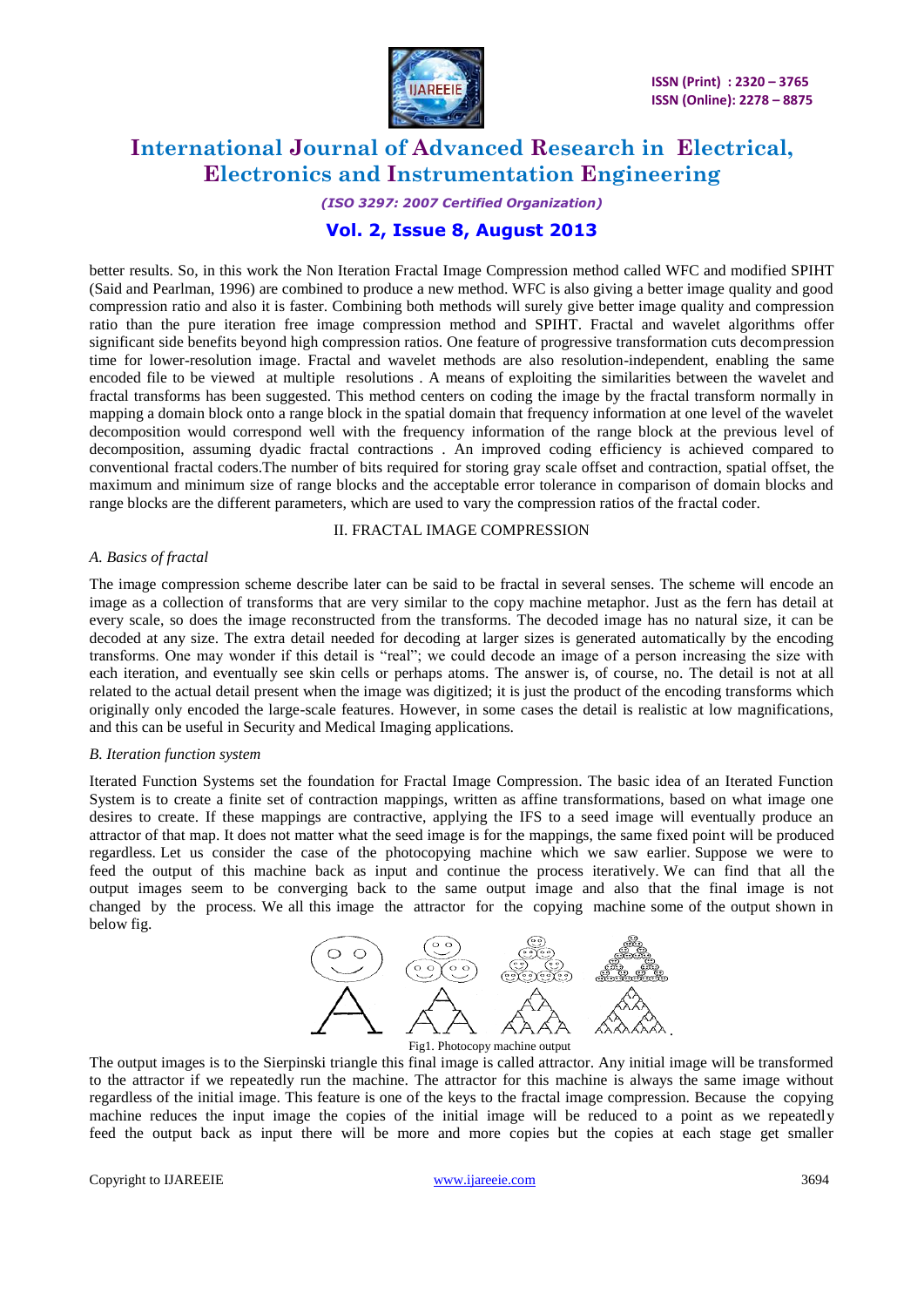

# *(ISO 3297: 2007 Certified Organization)*

### **Vol. 2, Issue 8, August 2013**

and smaller. So the initial image doesn't affect the final attractor ; in fact, it is only the position and orientation of the copies that determines what the final image will look like.

The final result is determined by the way the input image is transformed , we only describe these transformations. Different transformations lead to different attractors with the technical limitation that the images must be contractive; i.e, a given transformation applied to any point in the input image must bring them closer in the copy. This technical condition is very natural since if the points in the copy were to be spread out the attractor might have to be of infinite size. A common feature of these attractors thus formed is that in the position of each of these images of the original square there is a transformed copy of the whole image. Thus the images thus formed are all fractals. This method of creating fractals was put forward by John Hutchinson. M. Barnsley suggested that perhaps storing images as collections of transformations could lead to image compression. The complex figure of a fern is generated from just four affine transforms. Each This is because of the magnification produced. Standard image compression methods can be evaluated using their compression ratios : the ratio of the memory required to store an image as a collection of pixels and the memory require to store a representation of the image in compressed form.

### III. SYSTEM DEVELOPEMENT

The block diagram of the Fractal based wavelet encoder is shown in Fig2 The image is decomposed into several subbands by applying DWT (discrete wavelet transform). Haar wavelet is applied two times to the original image. It transforms the image into wavelet coefficients. The approximation subband wavelet coefficients are taken from the transformed image. It is given to PIFS and the remaining coefficients are given to SPIHT. The image is divided into range blocks. The variance of range blocks are calculated. Most existing high performance image coders in applications are transform based coder . In the transform coder, the image pixels are converted from the spatial domain to the transform domain through a linear orthogonal or bi-orthogonal transform. This is the key to achieve an efficient coding (i.e., high compression ratio). Indeed, since most of the energy rests in a few large transform coefficients, we may adopt entropy coding schemes.



Fig 2.Block diagram of wavelet based fractal image compression

The wavelet based fractal Compressed (WFC) image from encoder is the input to the corresponding decoder. The coded file is read one by one. If the bit is 1, then the block is replaced by mean pixel. If it is 0, then the subsequent block position is read from coded file. Hence, the block is replaced by the corresponding domain block which is taken from domain pool using block position. The compressed image from SPIHT is given to its equivalent decoder. Inverse DWT operation for all blocks is performed to recover the reconstructed image. The block diagram of Hybrid Fractal wavelet decoder is shown in fig 3.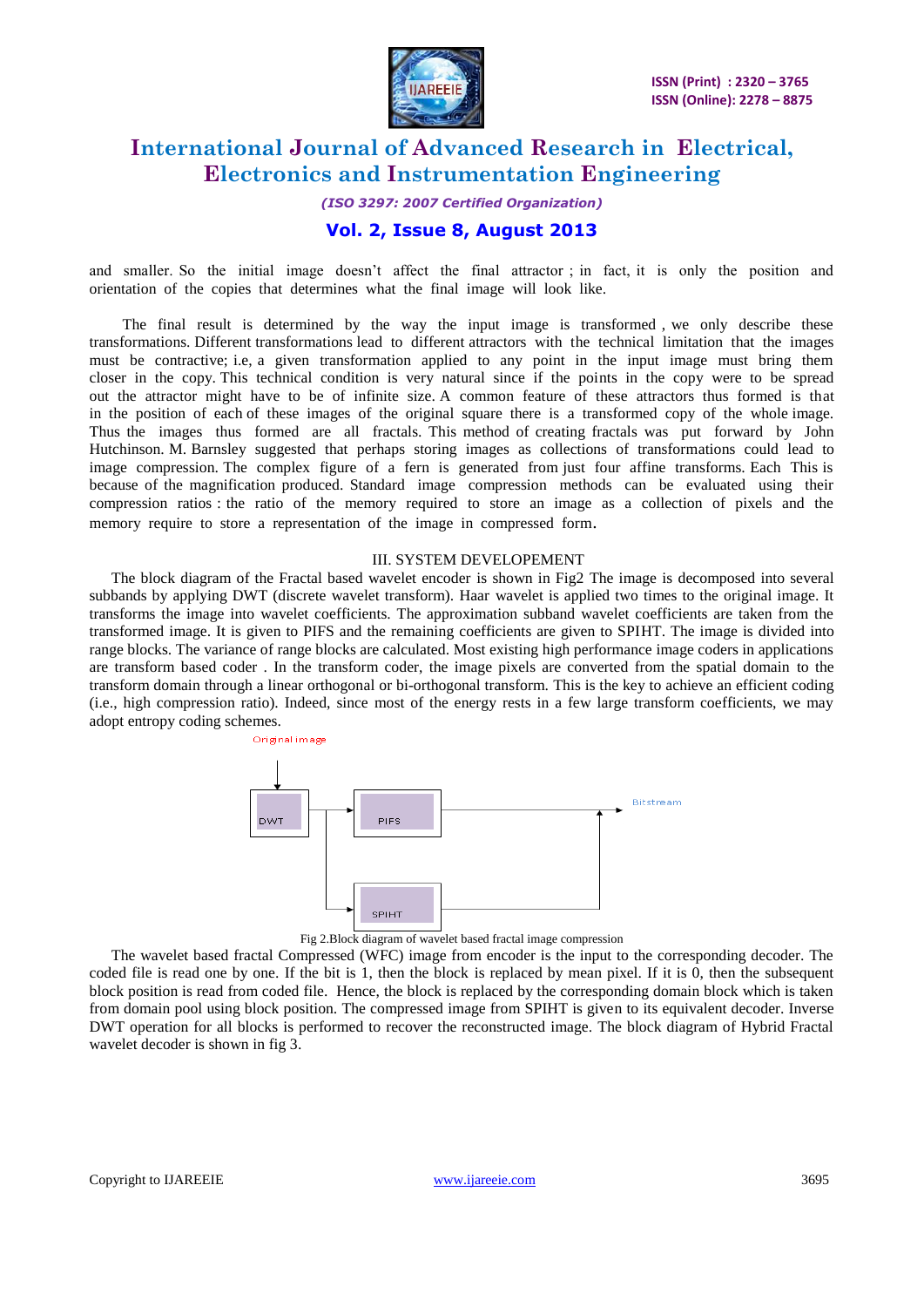

*(ISO 3297: 2007 Certified Organization)*

## **Vol. 2, Issue 8, August 2013**



Fig 3.Block diagram of wavelet fractal image

### *D. Hybrid fractal wavelet fractal compression*

The motivation for these methods stems from the existence of self similarities in the multi-resolutional wavelet representation. In fact, fractal image coding in the wavelet domain (Ma, 1998) has quite different characteristics from the spatial domain coders and can be interpreted as the prediction of a set of wavelet coefficients in the higher frequency subbands from those in the lower ones. A contractive mapping associates a domain tree of wavelet coefficients with a range tree that it approximates. Various structures have been used for the domain to range mappings. The potential of applying the theory of iterated function systems to the problem of image compression was recognized by Barnsley and Sloan (1988). They patented their idea in 1990 and 1991. A method of fractal encoding that utilizes a system of domain and range sub image blocks was introduced by Jacquin (1990a, 1990b). Wavelet transform (Mallat, 1989; Marta *et al*., 2003) approaches to image compression exploit redundancies in scale. Wavelet transform data can be organized into a sub tree structure that can be efficiently coded. In Hybrid fractal-wavelet techniques (Hebert and Soundararajan, 1998; Shapiro, 1998; Wenxiu *et al*., 2004) domain-range transformation idea of fractal encoding is applied to the realm of wavelet sub trees. Improved compression and decoded image fidelity is obtained. A range tree is fractally encoded by a bigger domain tree. The approximating procedure is very similar to that in the spatial domain: sub sampling and determining the orientation and scaling factor. Note that one does not need an additive constant because the wavelet tree does not have a constant offset. Matching the size of a domain tree with that of a range tree by truncating all coefficients in the highest subbands of the domain tree is called Subsampling. The orientation operation consists of a combination of a 90 degree rotation and a flip, and it is done within each subband. A switch of HL (High-Low) and LH (Low-High) subbands is the next step [2][13].

This procedure of this fractal image compression method is shown in Figure 3. Let *Dl* denote the domain tree, which has its coarsest coefficients in decomposition level *l*, and let *Rl-1* denote the range tree, which has its coarsest coefficients in decomposition level *l-1*. The contractive transformation (*T*) from domain tree *Dl* to range tree *Rl-1,* is given by

$$
T(D_1) = a \times S(D_1) \tag{1}
$$

where *S* denotes sub sampling and  $\alpha$  is the scaling factor.

J



$$
x = (x_1, x_2, x_3 \dots x_n)
$$
 (2)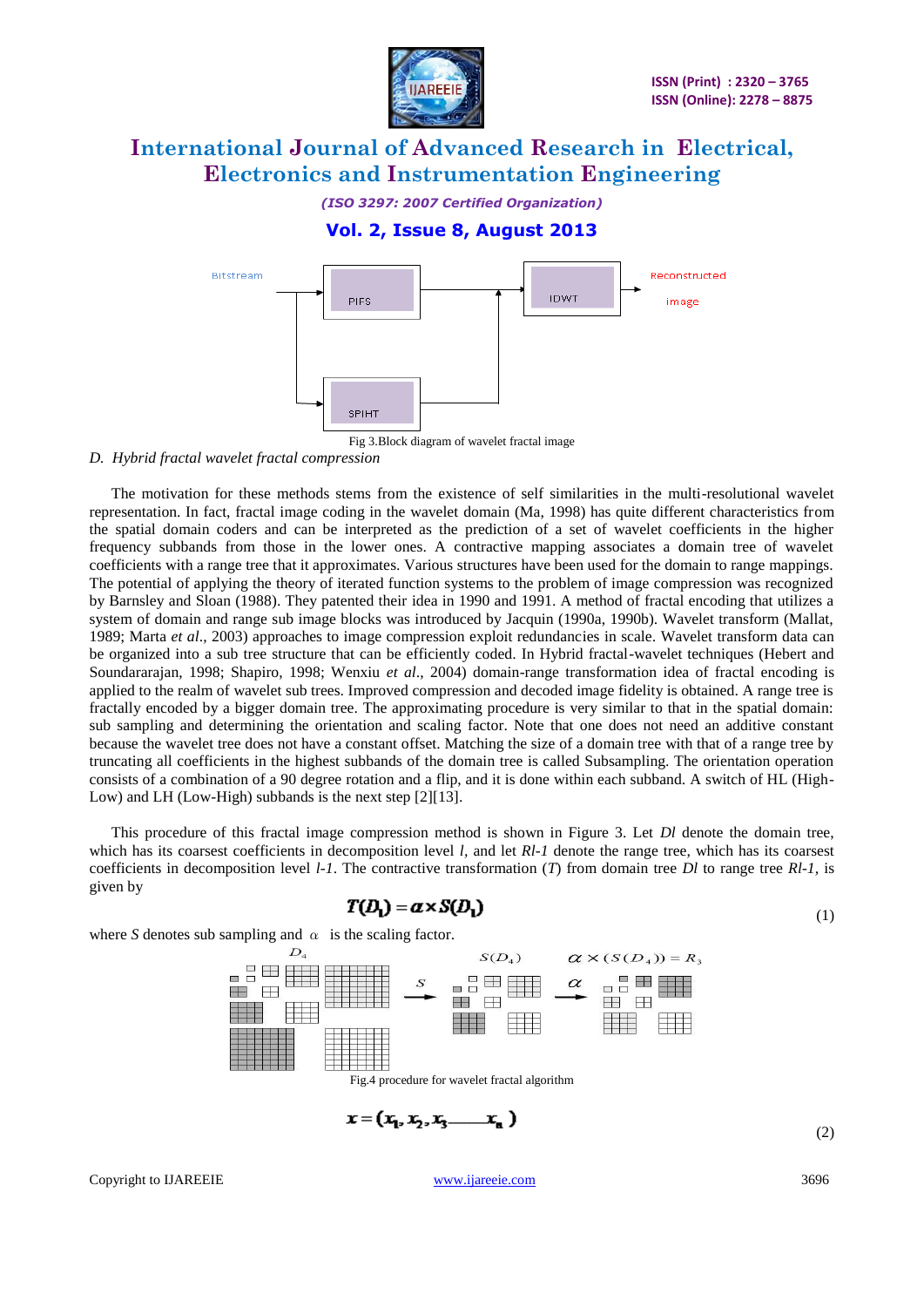

*(ISO 3297: 2007 Certified Organization)*

**Vol. 2, Issue 8, August 2013**

$$
\mathbf{y} = (\mathbf{y}_1, \mathbf{y}_2, \mathbf{y}_3 \dots \mathbf{y}_n)
$$
 (3)

Let be the ordered set of coefficients of a range tree and the ordered set of coefficients of a down sampled domain tree. Then, the mean squared error is given by Equation 4.

$$
MSE = \sum_{i=1}^{n} (x_i - \alpha \times y_i)
$$
 (4)

And the optimal  $\alpha$  is obtained by Equation.

$$
\alpha = \frac{\sum_{j=1}^{n} (x_j * y_j)}{\sum_{j=1}^{n} y_j^2}
$$

(5)

We should search in the domain tree to find the best matching domain block tree for a given range block tree. The encoded parameters are the position of the domain tree and the scaling factor. It should not be left unmentioned that in this algorithm, the rotation and flipping have not been implemented. To increase the accuracy of scale factors, new scheme of Wavelet fractal compression is introduced [8]. In this approach,  $\alpha$  in contrast to the previous method which had to be calculated for each block tree individually, is computed for each level separately, hence the more α s and the better quality achieved.



Fig.5 contracting mapping range and domain image

#### *E. Set partitioning in hierarchical tree (SPIHT)*

Image compression plays a major role in multimedia applications. Many powerful and complex wavelet-based image compression schemes [3] have been developed over the past few years. Among them, SPIHT [11] is the well recognized coding method because of its excellent RD performance. However, it does not entirely provide the desired features of progressive transmission and spatial scalability due to the algorithm uses an inefficient coefficient partitioning method. Moreover, a larger amount of memory is required to maintain three lists that are used for storing the coordinates of the coefficients and treesets in the coding and decoding process. A great number of operations to manipulate the memory are also required in the codec scheme, which greatly reduces the speed of the coding procedure.In this paper, we propose a modified SPIHT coding algorithm, which can reduce bits redundancy and scanning redundancy of traditional SPIHT. When scanning the collection of type-D in list of insignificant sets (LIS), if there are important coefficients in their offspring, traditional SPIHT will generate three direct child nodes of their offspring and determine the importance of child nodes to decide where to send these child nodes, list of significant pixels or list of insignificant pixels, and meanwhile it generates a L-type set to LIS. However, the probability of important coefficients being a direct descendant is not very high in practice, especially for complex image textures.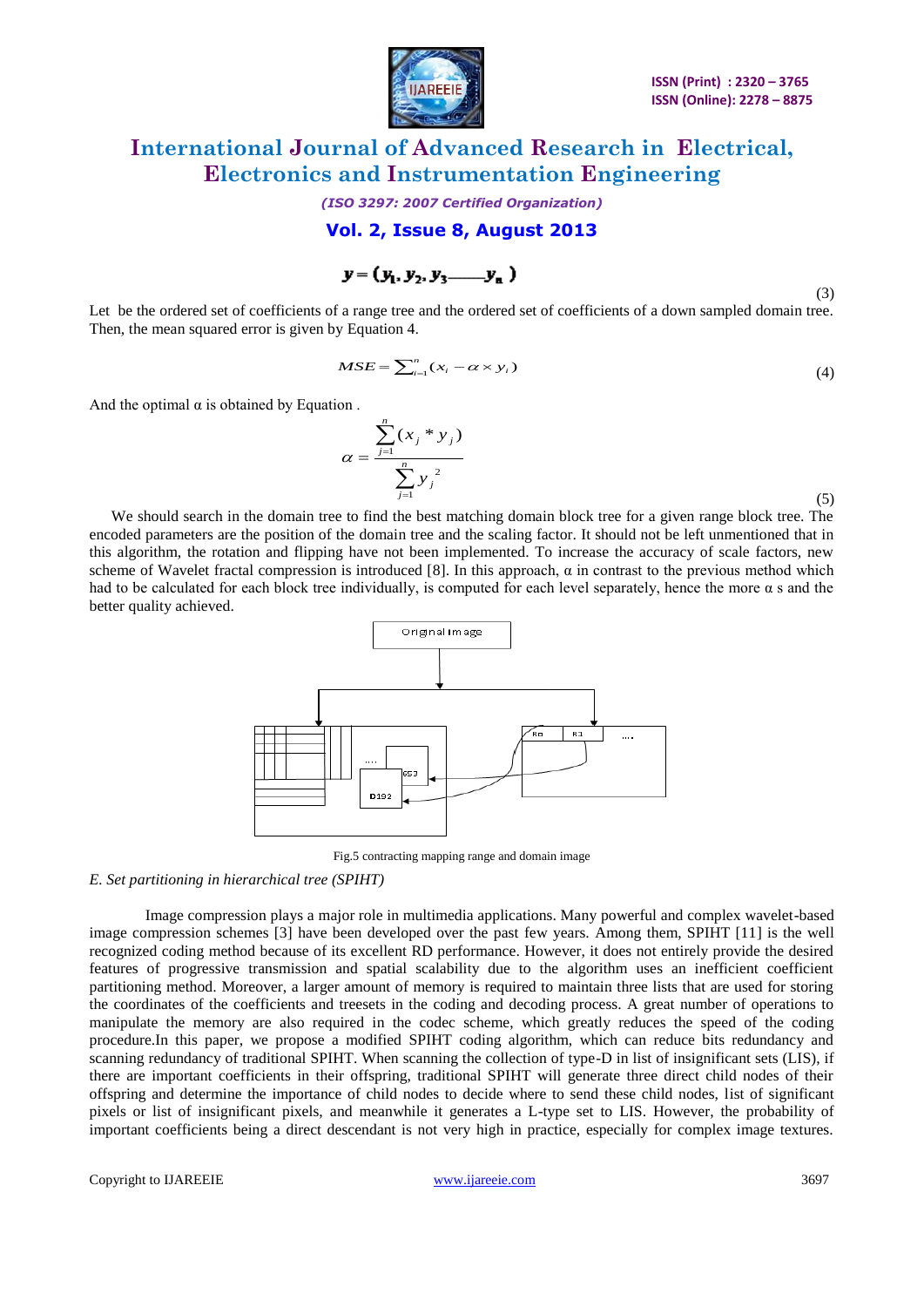

*(ISO 3297: 2007 Certified Organization)* **Vol. 2, Issue 8, August 2013**

Therefore, we should deal with  $O(i, j)$  as a whole, and then determine the importance of the coefficients to decide whether or not to split the collection.

#### *F. Image quality measure*

The image quality can be evaluated objectively and subjectively. Objective methods are based on computable distortion measures. Standard objective measures of image quality are Mean Square Error (MSE) and Peak Signal to Noise Ratio (PSNR) which are defined as,

$$
MSE = \frac{1}{M*N} \sum_{i=1}^{m} \sum_{j=1}^{n} (I(i, j) - I^{(i, j)})^{2}
$$
(6)

$$
PSNR = 10 * \log 10 \left( \frac{255 * 255}{MSE} \right)
$$
 (7)

Where  $I(x,y)$  is the original image,  $I'(x,y)$  is the approximated version (which is actually the decompressed image) and M,N are the dimensions of the images. MSE and PSNR are the most common methods for measuring the quality of compressed images, despite the fact that they are not adequate as perceptually meaningful measures of image quality. Equation (2) is for commonly used 8bpp images. In image compression systems, the truly definitive measure of image quality is perceptual quality.

In the image compression literature using two quality metrics for evaluation, compression ratio (CR) and peak signal to noise ratio (PSNR), are very common such that most of the papers have been used in this study, assessed the performance of their algorithm by using PSNR. Due to this and to be able to compare the results with other image compression methods, we utilized PSNR. CR is defined as the volume of the original image (as the number of bits) divided by the volume of the compressed image (as the number of bits) given in Equation 1 [14]. Compression ratio is the compression efficiency is defined by the parameter compression ratio (CR) and is given by,

$$
CR = \frac{\sum_{i=1}^{M} \sum_{j=1}^{N} (NB_{original}(i, j)I_{original}(i, j))}{\sum_{i=1}^{M} \sum_{j=1}^{N} (NB_{compressed}(i, j)I_{compressed}(i, j))}
$$
(8)

Where  $NB(i, j)$  is the number of bits required for storage of the intensity value of the pixel in the location  $(i, j)$ .

$$
CR = 100\left(1 - \frac{bpp}{8}\right)\%
$$
\n(9)

$$
CR = \left(\frac{1}{bpp}\right) * 8\% \tag{10}
$$

#### IV. RESULT AND DISCUSSION

#### *A. Performance of DWT and PIFS Algorithm*

For typical test images of size  $512 \times 512$  in the experiments, range and domain blocks of sizes  $16 \times 16$  and  $32 \times 32$ , respectively are considered. In wavelet-fractal image compression algorithm, first we decompose the lena image by 5 level Haar wavelet transform shown in fig. Then, the block sizes of 8x8, 4x4, 2x2 and 1x1 were used from the high frequency subbands to low frequency subbands, and searched for the best pair with the same block size 8x8, 4x4, 2x2 and 1x1 within the downsampled images in the subbands with one level less. The pair matching is performed between the subbands of the 1, 2, 3, and 4 levels as domain pool and downsampled of subbands of 2, 3, 4, and 5 levels as range block, respectively. The calculation of scale factor is performed through equation (5).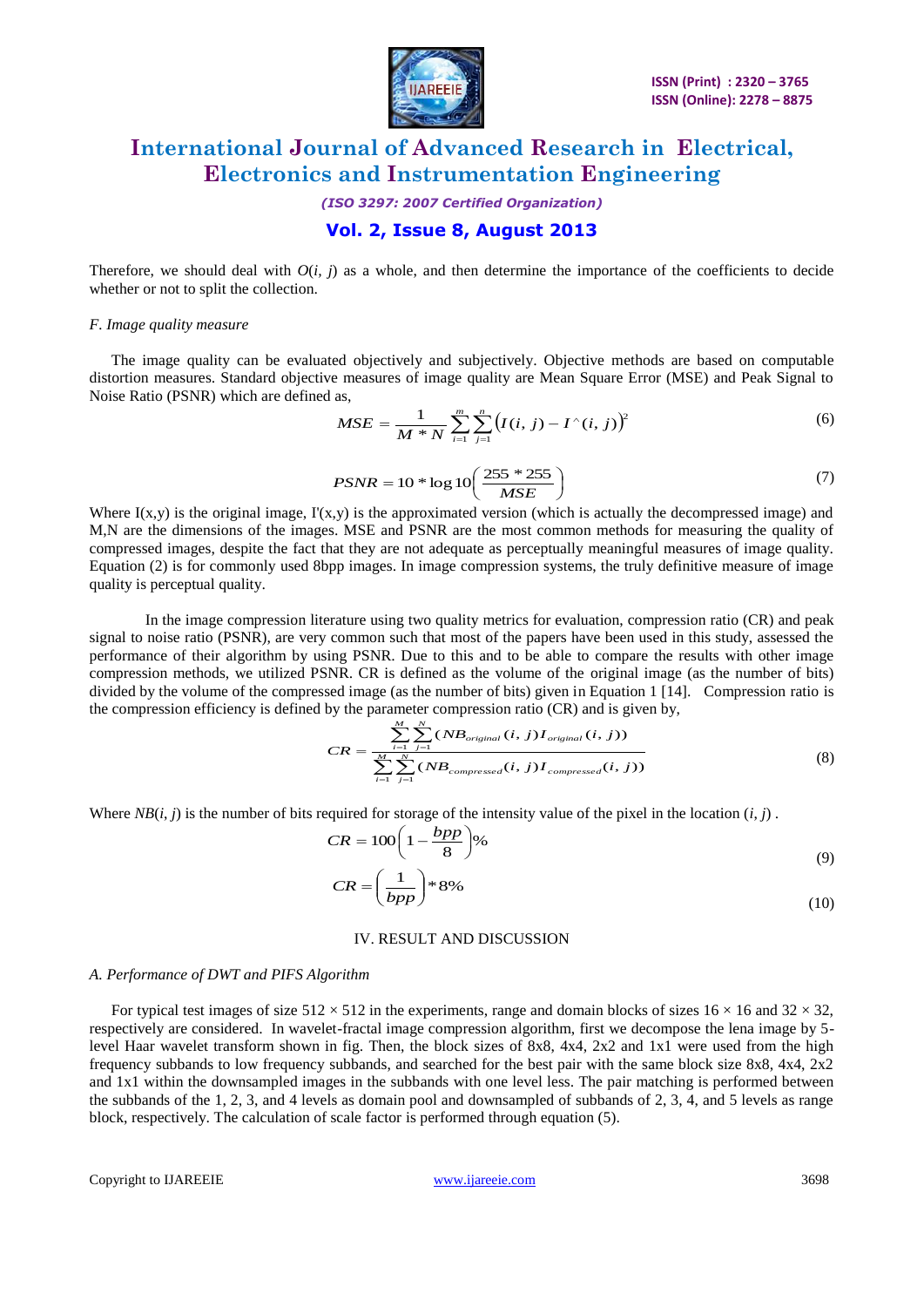

# *(ISO 3297: 2007 Certified Organization)* **Vol. 2, Issue 8, August 2013**



Fig 6. a)Original image, b) 1- level decomposition

Above fig6 is input gray image of lena 512×512 is applied to 1-level haar wavelet decomposition implemented in MATLAB that gives the approximation result of 1-level in for example approximation A1,horizontal A1,vertical A1,Diagonal A1 in details with input image. All these result are totally depends on the applied image to the haar wavelet in four ways first approximately, second horizontal, third vertical and forth diagonal. It will gives the information of image which is to be generated in wavelet coefficient .so these all figure show the 1-level decomposition in details [4].



### Fig7. lena images with 3-level decomposition.

Itearation based image compression as shown in fig7. this fig gives the comparision of visual quality in image,first fig a) has a more blurring part in image.Then reconstruction with second iteration we got the good quality ,afterward we increase the number of iteration upto 5 number we got the original image. Comaparision of iteration present in table.

Table 1gives the values of Mean square error and peak to signal ratio at different iteration and fixed value of bit per pixel and the compression ratio. It illustrates that the very less bit rate its compression ratio is very high this property is used to reduced the space required to uncompressed image. This table also gives the comparison of the encoding time and the decoding time ,we observed that in first iteration compression and decompression take less time as compared to 5 number. Simulation is carried out here with lena images of size 512\*512. We increased the iteration PSNR also increased from 20.96dB to 29.26.



Fig8. iteration based reconstructed lena image using WFC Table 1. Iteration based Wavelet based fractal image evaluation with MSE and PSNR.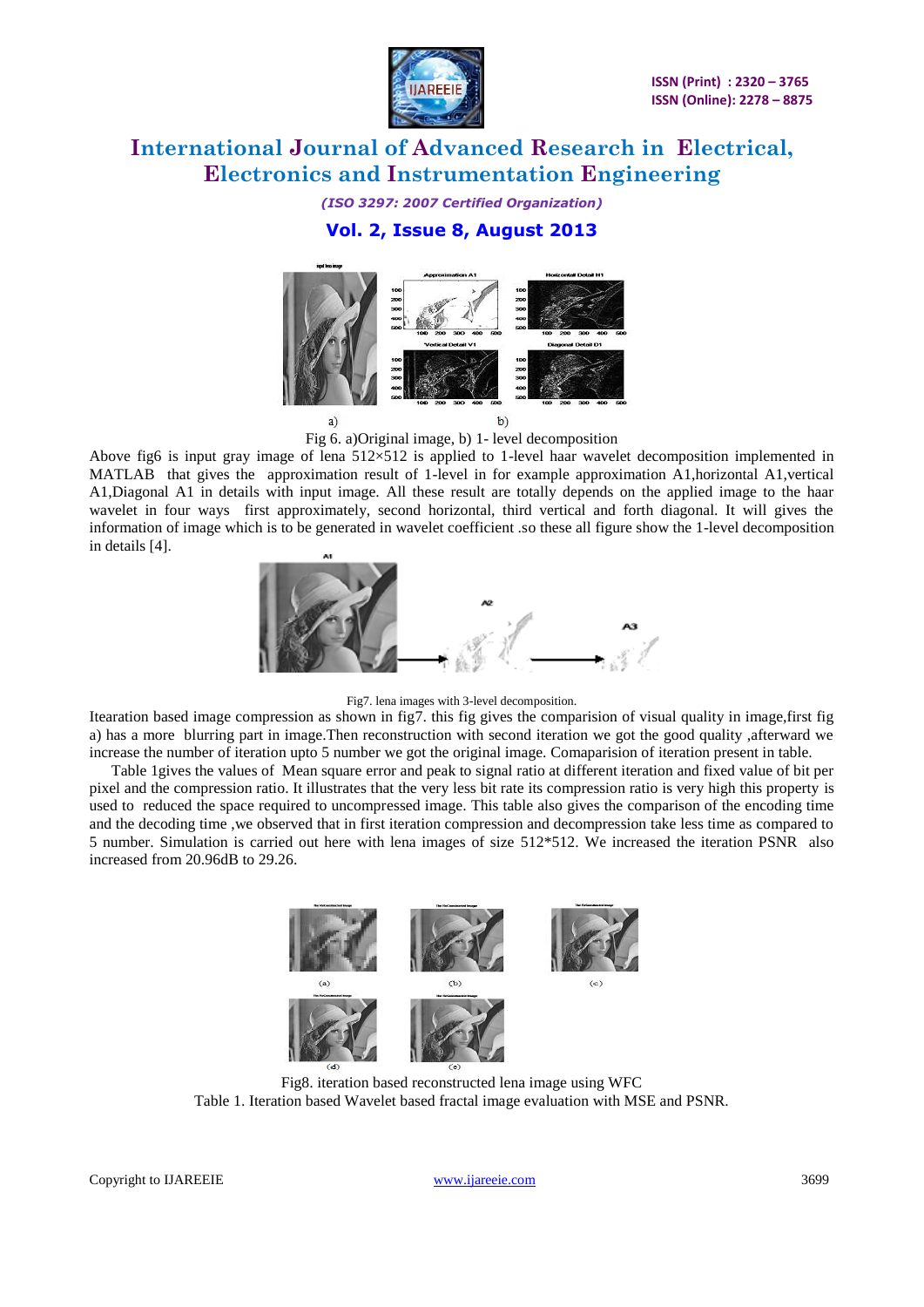

*(ISO 3297: 2007 Certified Organization)* **Vol. 2, Issue 8, August 2013**

| Numbe<br>r of<br>iteratio<br>n | Images<br><b>Size</b><br>$(512*512)$ | Compressi<br>on time<br>(sec) | Decompres<br>sion<br>time(sec) | <b>BPP</b> | CR    | $CR\%$ | <b>MSE</b> | <b>PSNR</b><br>(dB) |
|--------------------------------|--------------------------------------|-------------------------------|--------------------------------|------------|-------|--------|------------|---------------------|
| 1                              | Lena                                 | 635.65                        | 22.95                          | 0.5625     | 56.88 | 99.78  | 520.44     | 20.96               |
| $\overline{2}$                 | Lena                                 | 680.48                        | 31.65                          | 0.5625     | 56.88 | 99.78  | 279.72     | 23.66               |
| 3                              | Lena                                 | 580.699                       | 30.60                          | 0.5625     | 56.88 | 99.78  | 136.93     | 26.76               |
| $\overline{4}$                 | Lena                                 | 480.29                        | 25.13                          | 0.5625     | 56.88 | 99.78  | 86.64      | 28.75               |
| 5                              | Lena                                 | 507.47                        | 20.69                          | 0.5625     | 56.88 | 99.78  | 77.62      | 29.26               |
| 10                             | Lena                                 | 635.65                        | 22.95                          | 0.5625     | 56.88 | 99.78  | 77.62      | 29.26               |

Table2 gives the the comparison with three images applied to the PIFS algorithm with the same size of images .First image lena with size of  $512*512$  gives the 29.23dB and CR=56.88:1,BPP=0.5625,encoding time and decoding time. Second is lighthouse gray image of size 512\*512 is applied to PIFS we got the PSNR=24.17, MSE=248.55 its increased as compared the lena images .Third is the peppers gray image gives the value are as PSNR=29.13dB,MSE=79.31 observed here we changed the images with similar size then value of PSNR and the MSE are not same.

| Numbe<br>r of<br>iteratio<br>n | Images<br><b>Size</b><br>$(512*512)$ | Compressio<br>n time (sec) | $\circ$<br>Decompress<br>ion<br>time(sec) | <b>BPP</b> | CR    | $CR\%$ | <b>MSE</b> | <b>PSNR</b><br>(dB) |
|--------------------------------|--------------------------------------|----------------------------|-------------------------------------------|------------|-------|--------|------------|---------------------|
| 5                              | Lena                                 | 635.65                     | 22.95                                     | 0.5625     | 56.88 | 99.78  | 77.92      | 29.23               |
| 5                              | lighthouse                           | 622.99                     | 22.37                                     | 0.4231     | 61.82 | 99.63  | 248.55     | 24.17               |
| 5                              | peppers                              | 381.23                     | 32.67                                     | 0.5625     | 56.88 | 99.78  | 79.31      | 29.13               |

Table 2 Different images comparison based on BPP ,CR and PSNR

Following fig 8. is the reconstructed and original lena images using the wavelet based fractal compression and decompression we observed that reconstructed image is similar to original image.



Fig8. original and reconstructed lena image

### *H. Performance of SPIHT Algorithm*

The SPIHT algorithm does not use any point interception stream approach, and the interception approach using quantitative threshold decision method, means that each time quantitative threshold scan must be completed. After the scanning is completed, determination will be taken on the resulting stream to decide whether to continue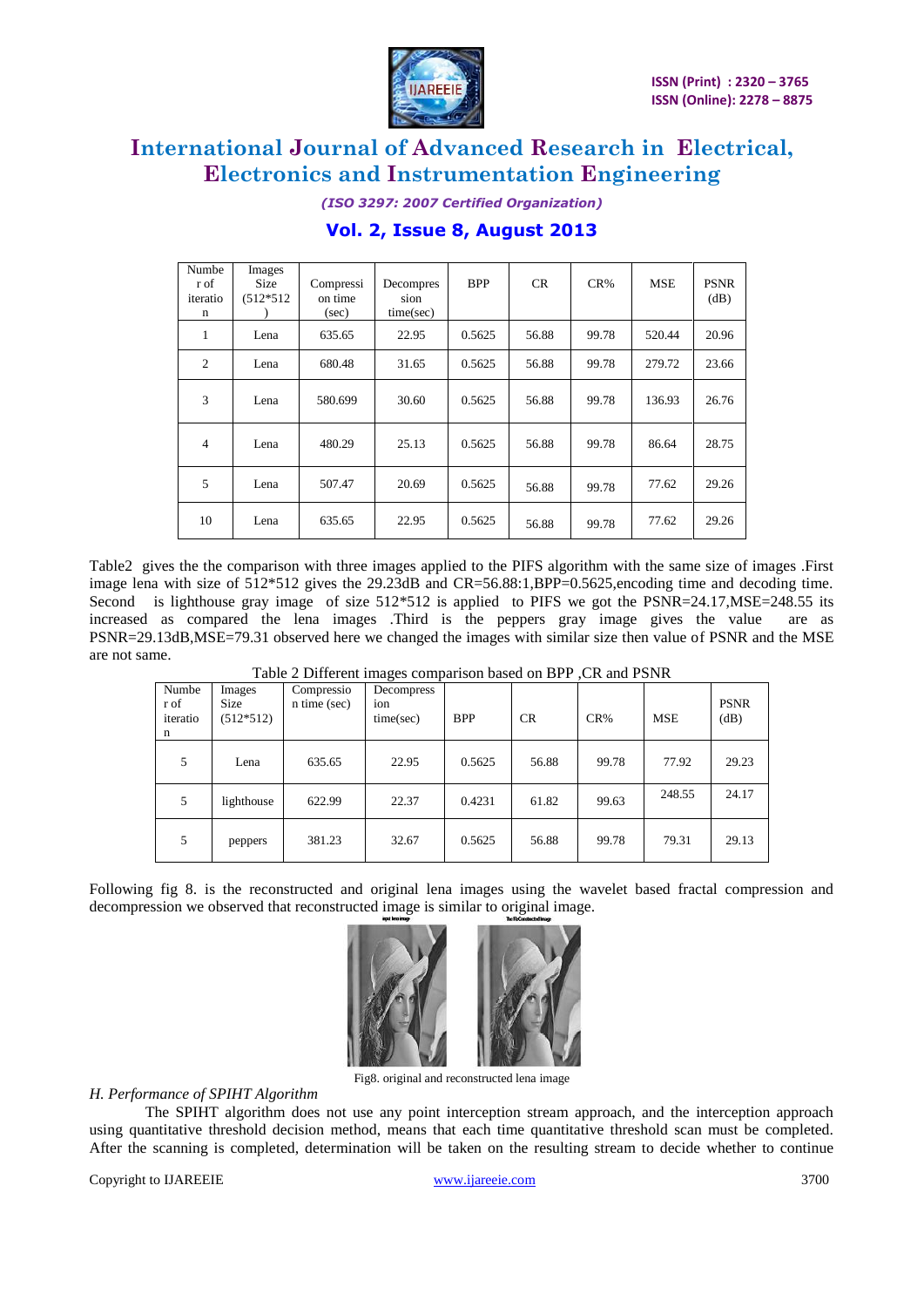

*(ISO 3297: 2007 Certified Organization)* **Vol. 2, Issue 8, August 2013**

scanning the next level of quantization threshold scan. So with this implementation, at the same compression ratio the SPIHT and the traditional SPIHT method both have the same peak signal-to-noise ratio (PSNR) after the reconstruction of generated code stream to the image. Fig shows that the reconstructed images of different rate with fixed level of decomposition, now we observed here rate is 0.01 reconstructed image is blured not similar to original image we increased the compression rate images quality also vary and last image look like same image.



Fig 9.reconstructed lena image with variation in compression rate.

Table 3 gives the the comparison with three images applied to the SPIHT algorithm with the same size of images .First image lena with size of  $512*512$  gives the 29.23dB and CR=56.88:1,BPP=0.5625,encoding time and decoding time. Second is lighthouse gray image of size  $512*512$  is applied to PIFS we got the PSNR=24.17, MSE=248.55 its increased as compared the lena images .Third is the peppers gray image gives the value are as PSNR=29.13dB,MSE=79.31 observed here we changed the images with similar size then value of PSNR and the MSE are not same. Table 3. Same image but different compression rate performance parameter

| Rate of<br>compre<br>ssion | Images<br><b>Size</b><br>$(512*512)$ | Compressio<br>n time (sec) | Decompress<br>ion<br>time/sec) | <b>BPP</b> | <b>CR</b> | <b>MSE</b> | <b>PSNR</b><br>(dB) |
|----------------------------|--------------------------------------|----------------------------|--------------------------------|------------|-----------|------------|---------------------|
| 0.01                       | Lena                                 | 22.40                      | 23.61                          | 0.19       | 526.39    | 198000     | 15.15               |
| 0.1                        | Lena                                 | 27.26                      | 30.28                          | 0.27       | 36.43     | 161.77     | 26.42               |
| 0.5                        | Lena                                 | 81.40                      | 119.20                         | 0.37       | 5.2       | 30.61      | 33.27               |
| 1                          | Lena                                 | 198.21                     | 314.69                         | 0.39       | 2.5       | 12.015     | 37.33               |
| 1.5                        | Lena                                 | 347.74                     | 637.60                         | 0.40       | 1.64      | 6.25       | 40.14               |

### **V. CONCLUSION**

In this paper we analysed the haar wavelet of 5-level decomposition for image compression .We have used various types of standard images for illustration purpose. We used lena with 512\*512 size of image. We have got the higher PSNR near about 29.16dB as compared to SPIHT algorithm at bitrate equal to 0.50 ,then we got the PSNR =29.16dB .We have evaluated a hybrid wavelet-fractal coder on images and also SPIHT algorithm .We have observed that the higher compression in low bit rate.

#### **REFERENCES**

- [1] Jyh-HorngJeng, "Study on Huber Fractal Image Compression" IEEE Transactions on Image Processing, vol.18,pp.1- 5,may 2009.
- [2] YuzoIano, Fernando Silvestre da Silva "A Fast and Efficient Hybrid Fractal-Wavelet Image Coder", IEEE Transactions on Image Processing, vol. 15,pp 1, jan 2006.